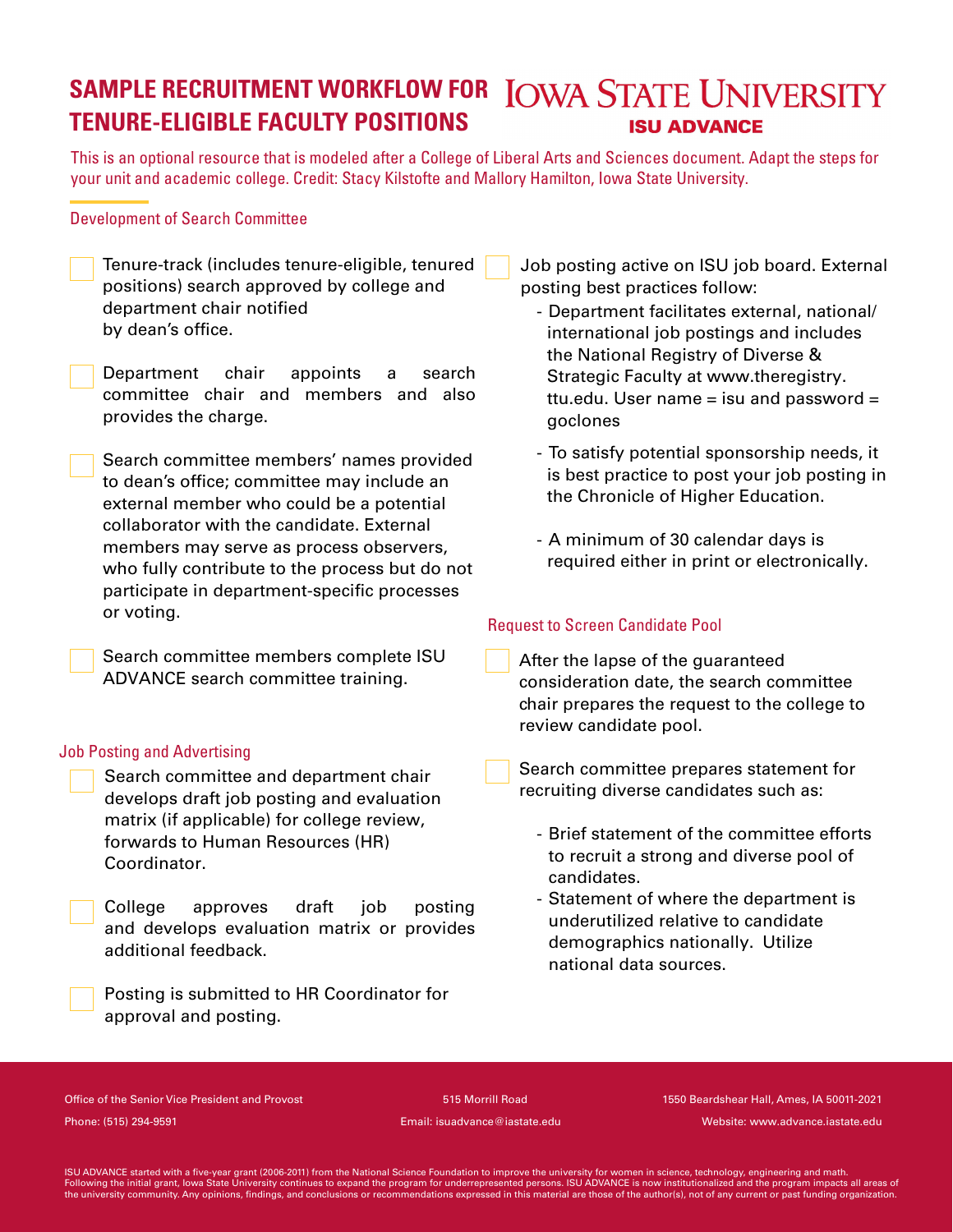

- Description of whether the percentage of the candidate pool is representative of the national pool of available, underrepresented individuals in the discipline.

Dean coach (e.g., Associate or Assistant Dean) reviews and approves candidate pool or requests additional recruitment efforts.

### Candidate Screening Process

After college approval, the search committee begins reviewing the candidate pool against the evaluation matrix developed at the time of posting.

Search committee chair requests permission from the college or HR to interview and submits completed evaluation matrices.

Upon college approval, HR Coordinator loads candidate ratings into Workday and provides final administrative approval for interview.

Search committee can make contact with candidates and communicate interview interest; departmental administration can support logistic and scheduling support.

#### Interview Process

Initial interviews can be conducted via phone or Zoom/WebEx to narrow the pool of candidates for an on-campus interview. Dean coach must approve narrowed list of candidates for on campus visits if virtual interview or other down selection was utilized.

Schedule on-campus interviews, note: - Who are candidates expected to meet with?

- Dean and/or associate dean?
- Provost or/or associate provost?

- Contact administrative specialists to schedule interviews with the dean and/or provost's office (as applicable).

Contact references for top candidates. Should off list calls be made and documented for top candidates being considered for an offer with tenure

### Hiring Process

Search committee/chair submits a summary to the department chair identifying each candidate's strengths and weaknesses. Summary may reflect rankings of final candidates (if requested by the department chair .

Department chair selects candidate for hire and requests dean's approval.

Office of the Senior Vice President and Provost 515 Morrill Road Phone: (515) 294-9591 Email: isuadvance@iastate.edu

 1550 Beardshear Hall, Ames, IA 50011-2021 Website: www.advance.iastate.edu

ISU ADVANCE started with a five-year grant (2006-2011) from the National Science Foundation to improve the university for women in science, technology, engineering and math.<br>Following the initial grant, lowa State Universi the university community. Any opinions, findings, and conclusions or recommendations expressed in this material are those of the author(s), not of any current or past funding organization.